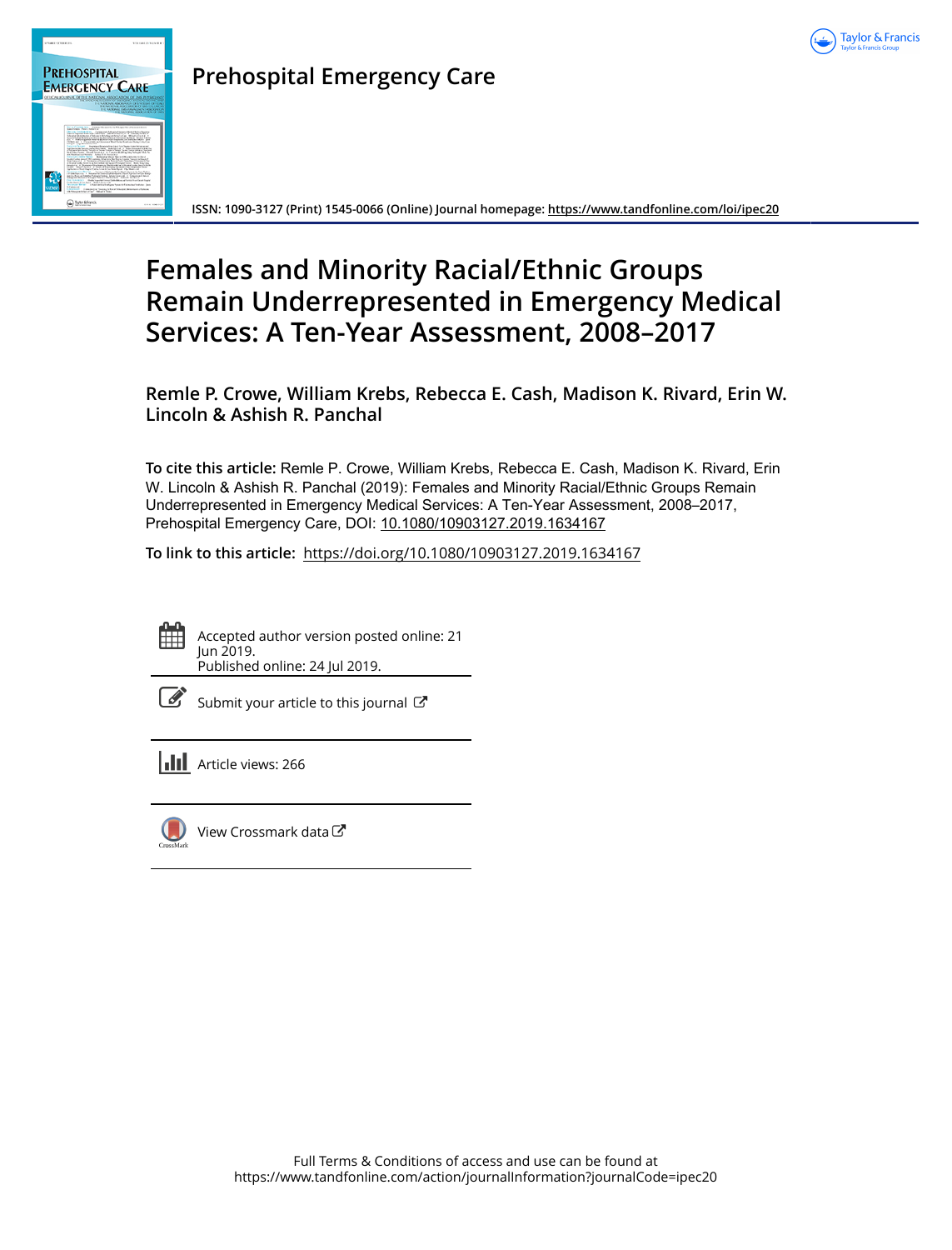## <span id="page-1-0"></span>FEMALES AND MINORITY RACIAL/ETHNIC GROUPS REMAIN UNDERREPRESENTED IN EMERGENCY MEDICAL SERVICES: A TEN-YEAR ASSESSMENT, 2008-2017

Remle P. Crowe, PhD, NREMT, William Krebs, DO, Rebecca E. Cash, MPH, NRP  $\odot$ , Madison K. Rivard, BS, NREMT, Erin W. Lincoln, MD, EMT-P, Ashish R. Panchal, MD, PhD

#### **ABSTRACT**

Background: Workforce diversity can reduce communication barriers and inequalities in healthcare delivery, especially in settings where time pressure and incomplete information may exacerbate the effects of implicit biases. Emergency medical services (EMS) professionals represent a critical entry point into the healthcare system for diverse populations, yet little is known regarding changes in the demographic composition of this workforce. Our primary objective was to describe the gender and racial/ethnic composition of emergency medical technicians (EMTs) and paramedics who earned initial National EMS Certification from 2008 to 2017. Secondarily, we compared demographic characteristics of the 2017 EMT and paramedic cohorts to the U.S. population. Methods: As a proxy for recent graduates likely to enter the workforce, we conducted a serial cross-sectional analysis of all EMTs

The authors have no conflicts of interest to report.

doi:10.1080/10903127.2019.1634167

and paramedics earning initial National EMS Certification from January 1, 2008 to December 31, 2017. Cuzick's nonparametric test of trend was used to assess for changes in the gender and racial/ethnic composition of the EMS cohorts over time. For 2017, we calculated differences the gender and racial/ethnic composition of the EMT and paramedic cohorts to the U.S population, stratifying by Census region. Results: The study population included 588,337 EMTs and 105,356 paramedics. The proportion of females earning initial EMT certification rose from 28% in 2008 to 35% in 2017. Throughout the study period, less than one-fourth of newly certified paramedics were female (range: 20–23%). The proportion of EMS professionals identifying as black remained near 5% among EMTs and 3% among paramedics. The proportion of newly-certified Hispanic EMS professionals rose from 10% to 13% among EMTs and from 6% to 10% among paramedics. Compared to the U.S. population, females and racial/ethnic minorities were underrepresented among EMTs and paramedics earning initial certification and these representation differences varied across geographic regions. Conclusions: The underrepresentation of females and minority racial/ethnic groups observed during this 10 year investigation of EMTs and paramedics earning initial certification suggests that EMS workforce diversity is unlikely to undergo substantial change in the near future. The representation gaps were larger and more stable among paramedics compared to EMTs and suggest an area where concerted efforts are needed to encourage students of diverse backgrounds to pursue EMS. Keywords: emergency medical services; diversity; health equity; emergency medical technician; paramedic

PREHOSPITAL EMERGENCY CARE 2019;00:000–000

### **BACKGROUND**

An increasingly diverse U.S. population, in combination with well-documented health disparities among racial and ethnic minority groups, has led to greater focus on the demographic composition of the healthcare workforce as a mechanism to advance health equity across the nation [\(1\)](#page-7-0). Benefits of a diverse healthcare provider workforce include reduced language, cultural, and other communication barriers that lead to reduced inequalities in the delivery of care [\(2](#page-7-0), [3\)](#page-7-0). Among physicians, higher levels of racial concordance between provider and patient have been linked to

Received April 20, 2019 from ESO, Austin, Texas (RPC); Mercy Life Flight, Toledo, Ohio (WK); Department of Emergency Medicine, Wexner Medical Center, The Ohio State University, Columbus, Ohio (WK, ARP); The National Registry of Emergency Medical Technicians, Columbus, Ohio (REC, MKR, ARP); Division of Epidemiology, College of Public Health, The Ohio State University, Columbus, Ohio (REC, MKR); Texas A&M Health Science Center College of Medicine, Temple, Texas (EWL). Revision received June 6, 2019; accepted for publication June 17, 2019

R.P. Crowe was responsible for the study conceptualization and design, literature review, data analysis, and manuscript development. W. Krebs was responsible for the literature review and manuscript development. R.E. Cash was responsible for the data analysis and manuscript development. M.K. Rivard was responsible for the manuscript development. E.W. Lincoln was responsible for the literature review and manuscript development. A.R. Panchal was responsible for the manuscript development. All authors have made significant contributions to this study and have approved the final version of this manuscript.

The abstract was presented as a poster presentation at the 2018 annual meeting of the National Association of EMS Physicians, January 2018.

Address correspondence to Remle P. Crowe, PhD, NREMT, ESO, 11500 Alterra Parkway, Austin, TX, 78758. E-mail: Remle.Crowe@eso.com

2019 National Association of EMS Physicians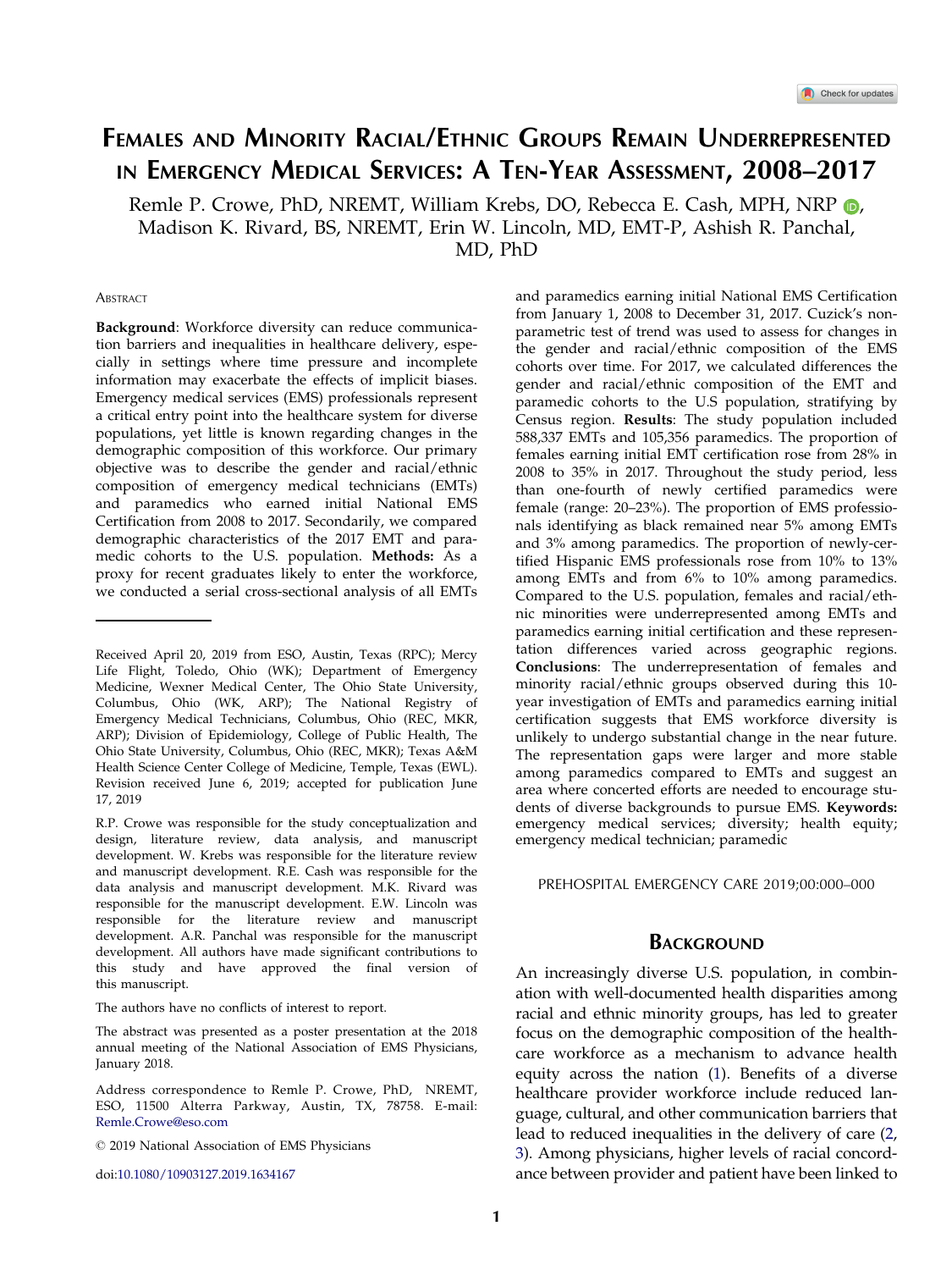<span id="page-2-0"></span>improved patient involvement in care, greater satisfaction, and better health-related outcomes [\(4](#page-7-0)). Furthermore, physician-patient gender concordance has been associated with increased trust and provision of preventative screenings and services to patients ([5](#page-8-0), [6\)](#page-8-0). The converse is also true as implicit biases, which involve cultural stereotypes that may not be consciously endorsed, can lead providers to unintentionally make decisions that perpetuate healthcare disparities [\(7](#page-8-0)). Another challenge facing healthcare providers is that uncertainty and time pressure during care delivery may exacerbate the effects of unconscious biases on clinical decision-making (8–[11\)](#page-8-0). Providing care in the prehospital setting frequently presents situations where information is limited and time pressure is high, which suggests that having a diverse workforce of emergency medical services (EMS) professionals could have important effects for improving health equity.

In the U.S., EMS professionals respond to more than 28 million emergency calls annually and often serve as a safety net for those with limited access to healthcare [\(12\)](#page-8-0). Providing care to acutely ill and injured patients in the uncontrolled prehospital environment inherently exposes providers to high cognitive demands, incomplete information, and time pressure ([13](#page-8-0)). These demands may increase susceptibility to stereotypes and biases that impact clinical decisions and lead to disparities in care [\(14](#page-8-0)). The EMS Workforce for the 21st Century report published in 2008 stated that the EMT/paramedic workforce was not representative of the population served in terms of gender and race/ethnicity and called for efforts to increase diversity among this population of healthcare professionals ([15\)](#page-8-0). Nevertheless, only demographic characteristics of EMS professionals who held national EMS Certification in 2007 were assessed and the report did not describe the potential effects of the pipeline of recently-graduated EMS professionals.

Little is known regarding how the gender and racial/ethnic diversity of those entering the EMS workforce has changed. Examining and understanding trends in representation of gender and racial/ethnic groups in EMS over time is a first step toward identifying the need for and developing initiatives to improve diversity among this critical healthcare workforce. Thus, the primary objective of this study was to describe the gender and racial/ethnic composition of EMS professionals who earned initial National EMS Certification between 2008 and 2017. The secondary objective was to quantify differences in representation of females and people of racial and ethnic minority groups among newly nationally-certified EMS professionals compared to the 2017 U.S. population estimates.

## **METHODS**

## Study Design, Population, and Data Source

We sought to identify a population of EMS professionals that would be representative of those recently graduating from education programs as an early indicator of anticipated changes in the demographic composition of the workforce. Currently, there is no database of every EMS professional earning initial licensure to practice in the United States. Estimates from the U.S. Census Bureau's Current Population Survey are limited in their utility as EMTs and paramedics are grouped together, volunteers are omitted, and there is no way to discern firefighters who are cross-trained as EMS professionals [\(16\)](#page-8-0). For this study, we selected the National EMS Certification database, administered by the National Registry of Emergency Medical Technicians (NREMT). National EMS Certification is currently part of the prerequisites for obtaining EMS licensure at one or more certification levels in 46 states and the District of Columbia [\(17\)](#page-8-0). The NREMT administers more than 100,000 National EMS Certification examinations annually and there are nationally-certified EMS professionals in every state, covering urban and rural settings [\(17\)](#page-8-0).

Upon graduation from an EMT or paramedic education program, candidates must complete the National EMS Certification process within 24 months of initial course completion. To earn National EMS Certification, candidates must successfully complete a cognitive computer adaptive test and a psychomotor examination. We selected the population of EMTs and paramedics earning initial National EMS Certification for the first time to serve as a proxy for recent graduates likely to enter the EMS workforce. Demographic characteristic among recent graduates likely serve as an early indication of change to come in the composition of the EMS workforce. Candidates attempting the National EMS Certification examination as part of the requirements to regain or renew certification were excluded.

We queried the National EMS Certification database for every EMS professional who earned initial National EMS Certification at the emergency medical technician (EMT) or paramedic levels between January 1, 2008 and December 31, 2017. This project was deemed exempt by the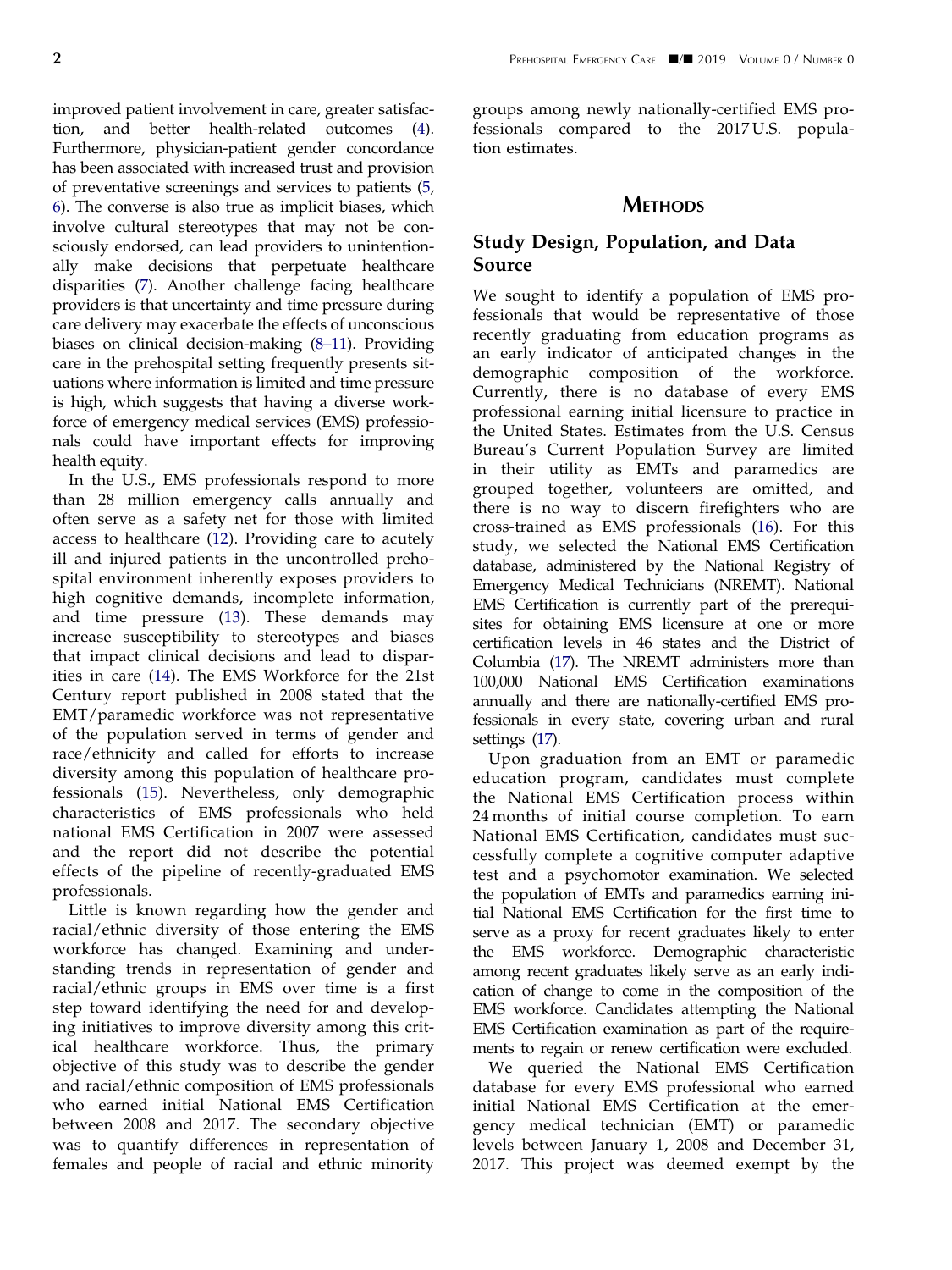<span id="page-3-0"></span>institutional review board at the American Institutes for Research.

#### Measures

Demographic information was obtained from the National EMS Certification database. At the time of completing an application to test for National EMS Certification, candidates are asked to fill out a profile that includes demographic characteristics via the NREMT website. At the time of this study, the "Demographic Information" section of the profile, asked candidates to select their "sex" from a dropdown list consisting of "male" or "female," Candidates could also choose to refrain from answering this item. While the word "sex" refers to a person's biological sex assigned at birth, gender refers to how individuals perceive and express themselves [\(18](#page-8-0)). A person's gender may differ from their sex; however, no definition was provided with the profile item and respondents may have selected their gender rather than their sex or vice versa. In terms of concordance between healthcare provider and patient, a provider's gender likely has the most impact on communication since this is what the patient can observe, and we used responses to the profile item as a proxy for gender in our analyses.

Race/ethnicity data were collected using methods similar to those utilized by the 2010 Census. Candidates were first asked to indicate whether or not they identify as Hispanic or Latino and a second item asked candidates to select the race or races that they identify as. The following response options were presented and candidates were able to select multiple options: American Indian or Alaskan Native; Asian; Black; Native Hawaiian or Other Pacific Islander; White. Sex, race, and ethnicity fields are not mandatory. For purposes of analysis, those who selected non-Hispanic and white only were grouped as white. Those who identified as non-Hispanic and selected black only were grouped as black. The Hispanic group consisted of those who identified as Hispanic or Latino and selected a single race. Those who selected any other racial group and those who identified as bi-racial or multi-racial were grouped into a category titled "other" as small sample sizes would likely preclude meaningful inference among further subgroups.

#### Analysis

For each year in the study period, we calculated descriptive statistics for gender (male/ female) and race/ethnicity (white; black; Hispanic; or other) for each certification level cohort (EMT/paramedic) annually. Available case analysis was used to handle missing data. Cuzick's non-parametric test for trend was used to assess for increases or decreases in the proportion of female providers and providers of a minority racial/ethnic group (black, Hispanic, or other) between 2008 and 2017 ([19](#page-8-0)). An alpha level of 0.05 was used to determine statistical significance. For 2017, we descriptively compared demographic characteristics of the EMT and paramedic cohorts to the U.S. one-year population estimates from the 2017 American Community Survey ([20\)](#page-8-0). We calculated the percent difference from the U.S. population for the EMT and paramedic cohorts, stratified by U.S. Census Region using the following formula:  $|N1 - N2|/[(N1 + N2)/2]$ where N1 refers to the proportion in one group of interest (the U.S. population or the EMS population) and N2 refers to the proportion in the second group involved in the comparison. For example, in the comparison of newly-certified EMTs who identified as black to the U.S. population, N1 would refer to the proportion of the U.S. population that identified as black and N2 would refer to the proportion of newly-certified EMTs who identified as black. It should be noted that the use of absolute value in the numerator of this formula means that the order in which each population is assigned will not influence the results (i.e., the US proportion could be assigned to N1 and the EMS proportion to N2 and vice versa). Due to the large size of the 2017 U.S. population estimates, the 2017 EMT cohort, and the 2017 paramedic cohort, we did not perform statistical comparative testing, which would likely result in statistically significant differences for all comparisons, while practical relevance for the observed differences may not exist. All analyses were carried out using Stata/IC Version 15 (StataCorp, LLC; College Station, TX).

### RESULTS

A total of 588,337 EMTs and 105,356 paramedics earned initial National EMS Certification from 2008 to 2017. The annual number of EMTs that earned initial certification ranged from 54,423 in 2008 to 64,846 in 2017 ([Table 1\)](#page-4-0). The annual number of paramedics earning initial certification ranged from 9,611 in 2008 to 10,854 in 2017 [\(Table 1\)](#page-4-0). The proportion of females earning initial EMT certification rose from 28% to 35% between 2008 and 2017. In 8 out of 9 of the year-to-year comparisons the proportion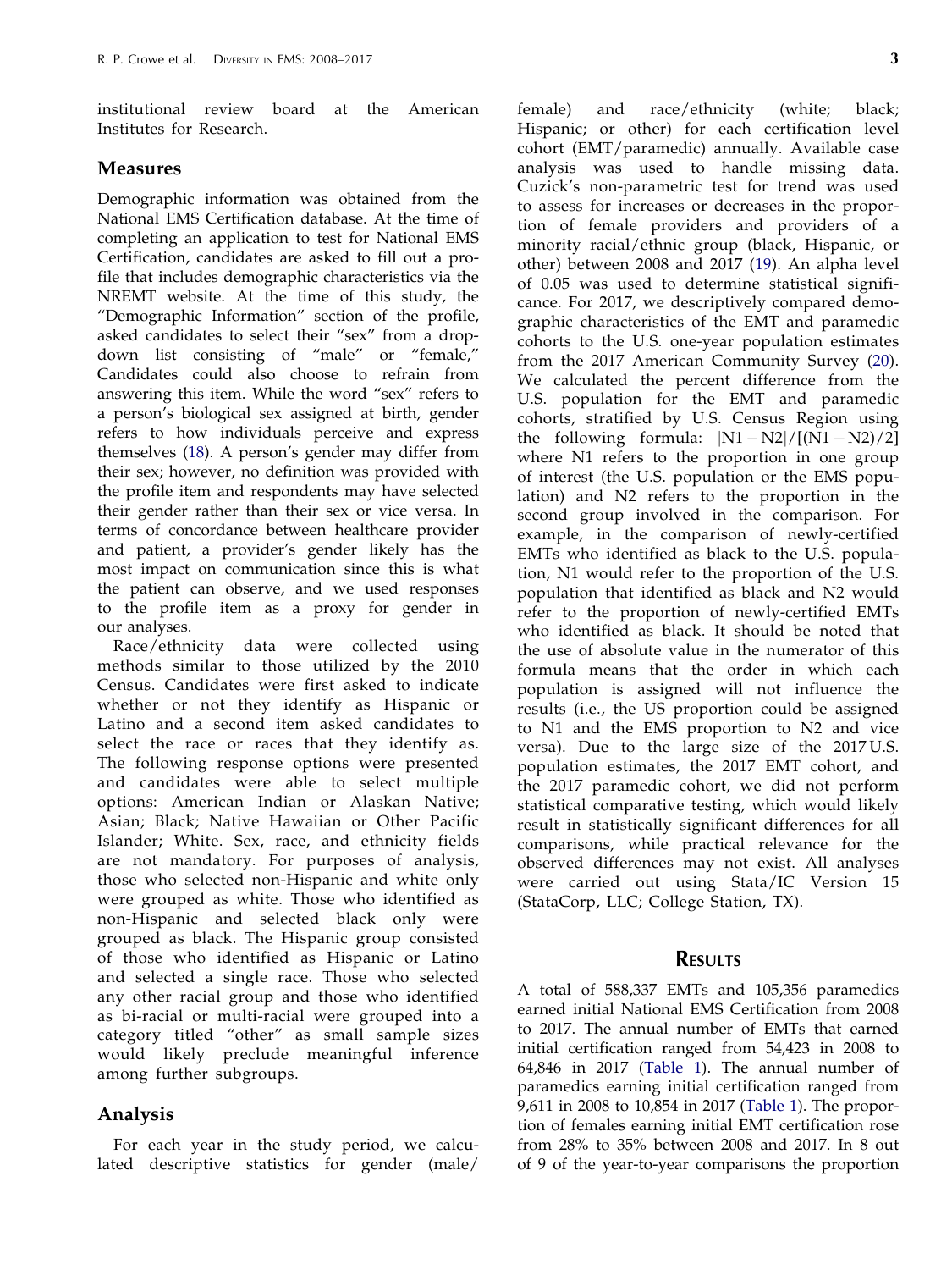|                | 2008           | 2009   | 2010   | 2011   | 2012           | 2013   | 2014   | 2015   | 2016   | 2017   |
|----------------|----------------|--------|--------|--------|----------------|--------|--------|--------|--------|--------|
| EMT(N)         | 54,423         | 59,967 | 61,891 | 56,115 | 52,912         | 56,950 | 57,922 | 59,025 | 64,286 | 64,846 |
| Gender         |                |        |        |        |                |        |        |        |        |        |
| Female $(\% )$ | 28             | 27     | 28     | 30     | 30             | 31     | 33     | 34     | 35     | 35     |
| Male $(\% )$   | 72             | 73     | 72     | 70     | 70             | 69     | 67     | 66     | 65     | 65     |
| Missing $(N)$  | 4,567          | 4,199  | 4,571  | 4,541  | 4,551          | 6,996  | 7,766  | 7,726  | 9,490  | 10,387 |
| Race/ethnicity |                |        |        |        |                |        |        |        |        |        |
| White $(\% )$  | 78             | 77     | 77     | 77     | 76             | 76     | 75     | 75     | 74     | 73     |
| Black $(\%)$   | 5              | 5      | 5      | 4      | 5              | 4      | 4      | 4      | 5      | 5      |
| Hispanic (%)   | 10             | 10     | 10     | 12     | 12             | 12     | 12     | 12     | 13     | 13     |
| Other $(\% )$  | 7              | 8      | 8      | 7      | 8              | 8      | 8      | 9      | 9      | 8      |
| Missing $(N)$  | 3,786          | 3,093  | 3,141  | 3,656  | 3,746          | 5,638  | 6,681  | 7,097  | 10,184 | 19,512 |
| Paramedic (N)  | 9,611          | 10,125 | 10,634 | 10,744 | 11,066         | 10,981 | 10,667 | 10,375 | 10,299 | 10,854 |
| Gender         |                |        |        |        |                |        |        |        |        |        |
| Female $(\% )$ | 21             | 21     | 21     | 20     | 21             | 21     | 21     | 22     | 22     | 23     |
| Male $(\% )$   | 79             | 79     | 79     | 80     | 79             | 79     | 79     | 78     | 78     | 77     |
| Missing $(N)$  | 613            | 505    | 477    | 296    | 240            | 278    | 330    | 531    | 626    | 799    |
| Race/ethnicity |                |        |        |        |                |        |        |        |        |        |
| White $(\% )$  | 87             | 85     | 86     | 85     | 85             | 84     | 83     | 83     | 82     | 81     |
| Black $(\%)$   | $\overline{2}$ | 3      | 3      | 3      | $\overline{2}$ | 3      | 3      | 3      | 3      | 3      |
| Hispanic (%)   | 6              | 7      | 7      | 7      | 7              | 8      | 9      | 10     | 10     | 10     |
| Other $(\% )$  | 4              | 5      | 4      | 4      | 5              | 5      | 5      | 5      | 5      | 5      |
| Missing $(N)$  | 401            | 364    | 293    | 251    | 251            | 294    | 328    | 353    | 483    | 682    |

<span id="page-4-0"></span>TABLE 1. EMT and paramedic cohorts who earned initial National EMS Certification annually from 2008 to 2017, stratified by gender and race/ethnicity

 $EMT =$  emergency medical technician;  $EMS =$  emergency medical services.



FIGURE 1. Gender distribution of EMTs and paramedics who earned initial National Emergency Medical Services (EMS) Certification annually from 2008 to 2017.

of female EMTs increased (Figure 1). The test for a monotonic increase in the proportion of females earning EMT certification was statistically significant (p-trend  $\langle$  0.001). Meanwhile, the proportion of females earning initial paramedic certification was 21% in 2008 and rose to 23% in 2017. There was an increase in 3 of the 9 year-to-year comparisons and each increase was equal to one percentage point or less (Figure 1). While the test for trend was statistically significant (p-trend  $\langle 0.001 \rangle$ , the absolute increase was less than 2 percentage points over the 10-year period.

The proportion of newly nationally-certified EMTs belonging to a minority racial/ethnic group

rose from 22% to 27% between 2008 and 2017. Paramedics from minority racial/ethnic groups comprised 13% of the population in 2008 and 19% in 2017. The proportion of EMS providers identifying as black remained near 5% of the EMT cohort and 3% of the paramedic cohort throughout the 10-year study period. Meanwhile, the proportion of newly-certified Hispanic EMTs rose from 10% to 13% and the proportion of newly-certified Hispanic paramedics rose from 6% to 10% [\(Figure 2\)](#page-5-0).

Next, we assessed changes in the racial/ethnic composition of EMTs and paramedics earning initial certification by gender [\(Table 2\)](#page-5-0). A slightly higher proportion of males identified as Hispanic in each study year, yet the rate of growth was higher for Hispanic females. The proportion of female EMTs who identified as Hispanic grew by 5 percentage points, representing a 71% increase between 2008 and 2017 [\(Table 2](#page-5-0)). Similarly, the proportion of female paramedics who identified as Hispanic doubled from 4% to 8% ([Table 2](#page-5-0)). For both EMTs and paramedics, the proportion of males and females who identified as black was similar throughout the study period.

To assess how the racial/ethnic diversity of the EMS workforce compares to the diversity of the population served, we compared the cohort of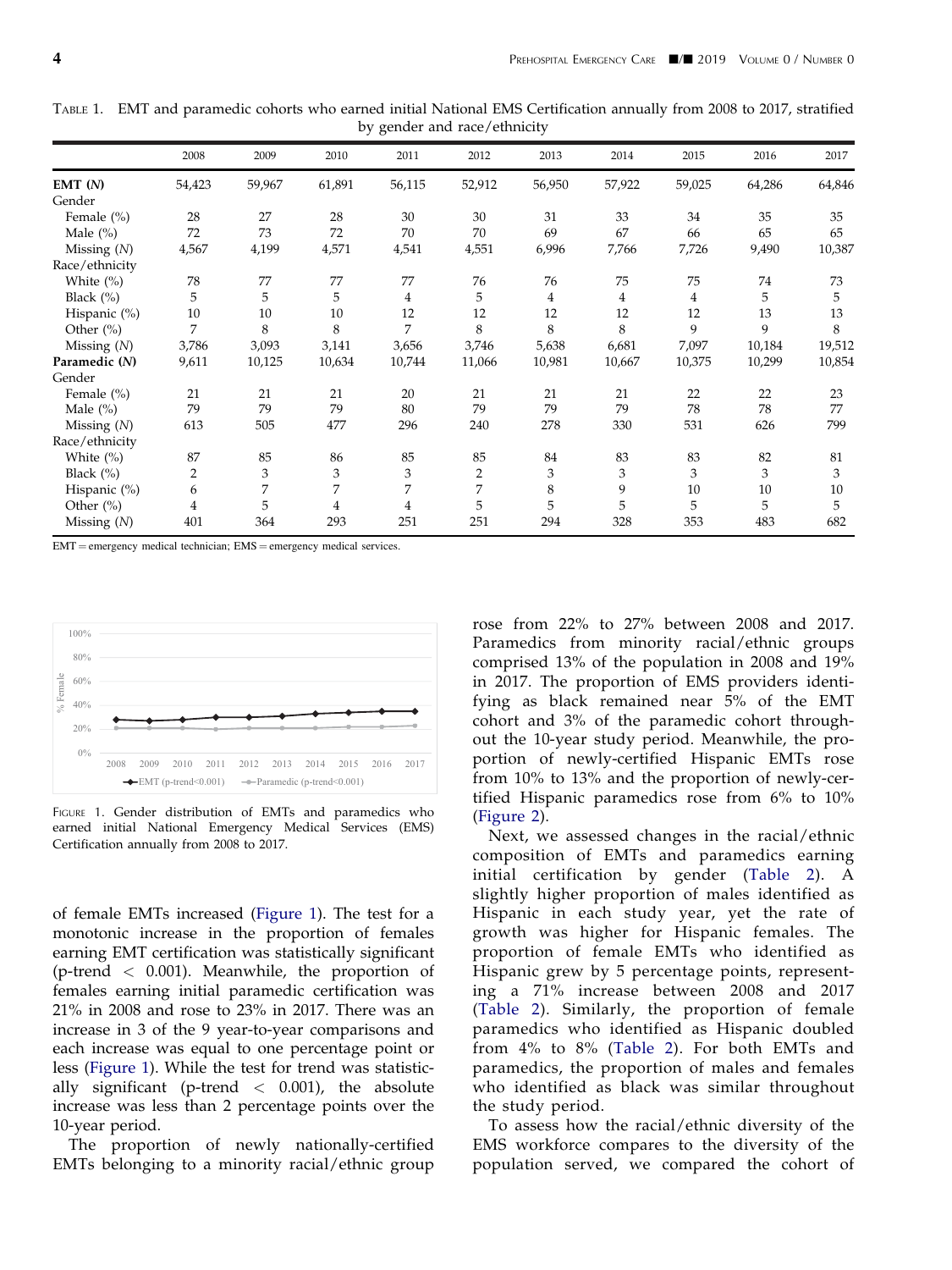<span id="page-5-0"></span>

FIGURE 2. Racial/ethnic composition of emergency medical technician (EMT) and paramedic cohorts who earned initial National Emergency Medical Services (EMS) Certification annually from 2008 to 2017.

TABLE 2. Race/ethnicity of EMT and paramedic cohorts who earned National EMS Certification annually from 2008 to 2017, stratified by gender

| 20 <sup>-</sup> |                |                |                |                  |                |      |                |      |                |                |
|-----------------|----------------|----------------|----------------|------------------|----------------|------|----------------|------|----------------|----------------|
|                 | 2008           | 2009           | 2010           | 2011             | 2012           | 2013 | 2014           | 2015 | 2016           | 2017           |
| <b>EMT</b>      |                |                |                |                  |                |      |                |      |                |                |
| Female          |                |                |                |                  |                |      |                |      |                |                |
| White (%)       | 81             | 79             | 80             | 79               | 78             | 77   | 77             | 77   | 75             | 74             |
| Black (%)       | 5              | 5              | 5              | $\overline{4}$   | 5              | 4    | 4              | 4    | 5              | 5              |
| Hispanic (%)    | 7              | 8              | 8              | 9                | 9              | 10   | 10             | 10   | 11             | 12             |
| Other (%)       | 7              | 8              | 8              | $\overline{7}$   | 8              | 9    | 9              | 9    | 9              | 9              |
| Male            |                |                |                |                  |                |      |                |      |                |                |
| White (%)       | 78             | 77             | 77             | 77               | 75             | 76   | 75             | 74   | 73             | 73             |
| Black (%)       | 4              | 5              | 4              | 4                | 4              | 4    | $\overline{4}$ | 4    | 5              | 5              |
| Hispanic (%)    | 11             | 11             | 11             | 12               | 13             | 13   | 13             | 13   | 14             | 14             |
| Other (%)       | 7              | 7              | 7              | 7                | 8              | 8    | $\,8\,$        | 8    | 8              | 8              |
| Paramedic       |                |                |                |                  |                |      |                |      |                |                |
| Female          |                |                |                |                  |                |      |                |      |                |                |
| White (%)       | 89             | 87             | 88             | 88               | 87             | 87   | 86             | 85   | 85             | 85             |
| Black $(\%)$    | 3              | 3              | 3              | $\boldsymbol{2}$ | 3              | 3    | 3              | 3    | $\overline{2}$ | $\overline{c}$ |
| Hispanic (%)    | 4              | 5              | 5              | 5                | 6              | 6    | 7              | 8    | 8              | $\,$ 8 $\,$    |
| Other (%)       | 4              | 5              | $\overline{4}$ | $\overline{4}$   | 4              | 5    | 5              | 4    | 5              | 5              |
| Male            |                |                |                |                  |                |      |                |      |                |                |
| White (%)       | 86             | 85             | 86             | 85               | 85             | 83   | 83             | 82   | 81             | 80             |
| Black (%)       | $\overline{2}$ | $\mathfrak{Z}$ | 3              | $\overline{2}$   | $\overline{2}$ | 3    | $\overline{2}$ | 3    | 3              | 3              |
| Hispanic (%)    | 7              | 8              | 7              | 8                | 8              | 9    | 10             | 10   | 11             | 12             |
| Other (%)       | 5              | 5              | 5              | 5                | 5              | 5    | 5              | 5    | 5              | 6              |

 $EMT =$  emergency medical technician;  $EMS =$  emergency medical services.

EMTs and paramedics who earned initial National EMS Certification in 2017 to the American Community Survey estimates for the U.S. population for the same year by Census region ([Table 3\)](#page-6-0). In all regions, newly-certified EMTs and paramedics who identified as black and those who identified as Hispanic were underrepresented compared to the U.S. population. In the West region, there were 67% fewer EMTs who identified as black compared to the U.S. population (2% vs. 4%, respectively). In the Northeast, there were 93% fewer EMTs who

identified as black compared to the U.S. population (4% vs. 11%). The same trend was present for the paramedic cohort with black persons being underrepresented by 67% in the West (2% vs. 4%) and by 138% in the Northeast (4% vs. 11%). Newly-certified EMTs and paramedics who identified as Hispanic were most underrepresented in the Northeast by 86% and 100%, respectively. The gaps in representation for EMTs and paramedics identifying as Hispanic were smallest in the South and West regions [\(Table 3\)](#page-6-0).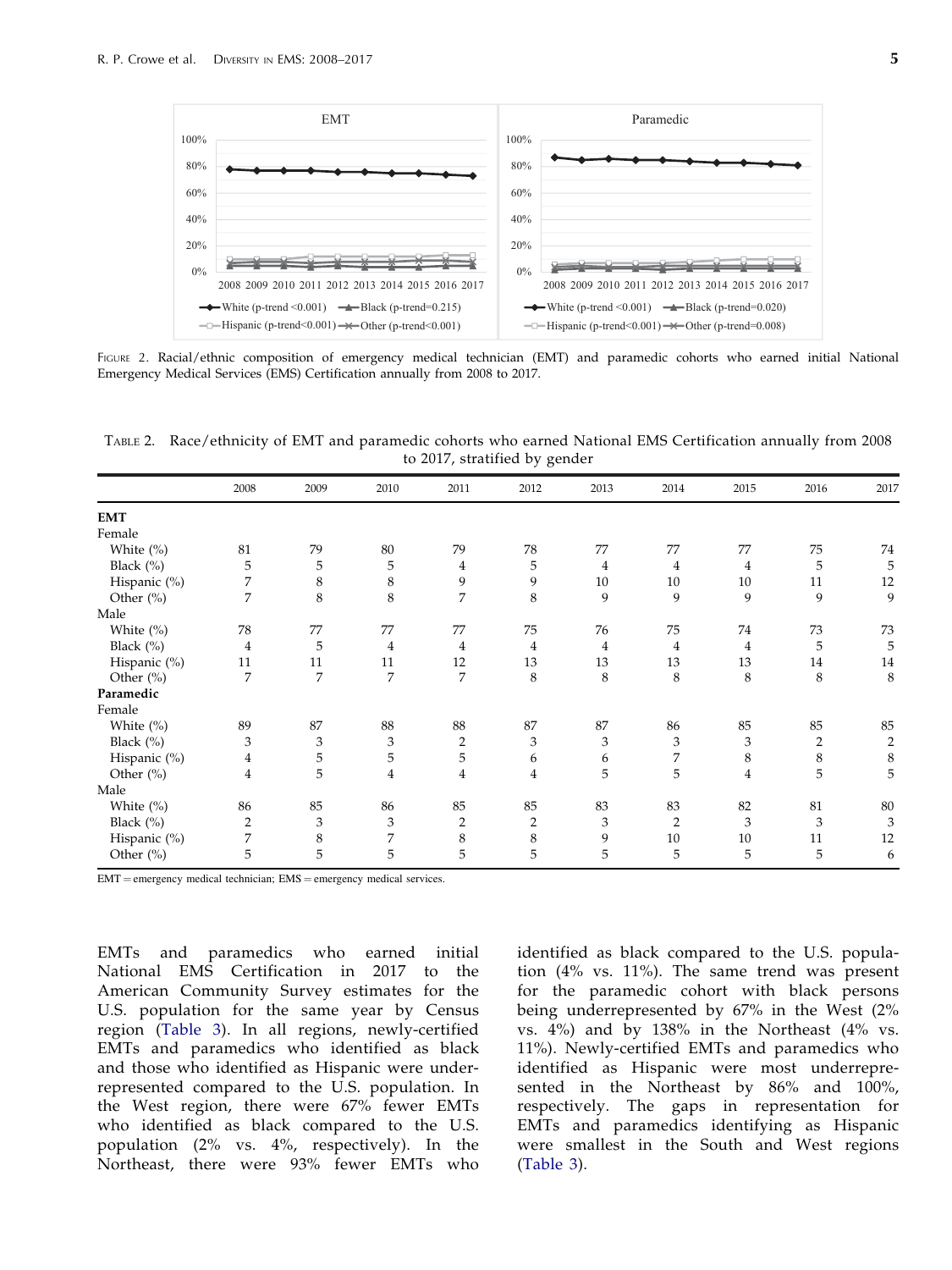<span id="page-6-0"></span>

| TABLE 3. Race/ethnicity composition of EMT and paramedic cohorts who earned initial National EMS Certification compared |  |  |  |
|-------------------------------------------------------------------------------------------------------------------------|--|--|--|
| to the U.S. population composition in 2017, stratified by census region                                                 |  |  |  |

|                                                               |         | Census Region |         |           |  |
|---------------------------------------------------------------|---------|---------------|---------|-----------|--|
| Race/Ethnicity                                                | West    | Midwest       | South   | Northeast |  |
| White                                                         |         |               |         |           |  |
| 2017 U.S. Population $(35)$ , %                               | 50      | 76            | .57     | 65        |  |
| 2017 EMT Cohort, % (% difference from U.S. population)*       | 64 (25) | 87 (13)       | 71 (22) | 82 (23)   |  |
| 2017 Paramedic Cohort, % (% difference from U.S. population)* | 71 (35) | 91 (18)       | 80 (34) | 90 (32)   |  |
| Black                                                         |         |               |         |           |  |
| 2017 U.S. Population $(35)$ , %                               | 4       | 10            | 19      | 11        |  |
| 2017 EMT Cohort, % (% difference from U.S. population)*       | 2(67)   | 4(86)         | 9(71)   | 4(93)     |  |
| 2017 Paramedic Cohort, % (% difference from U.S. population)* | 2(67)   | 3(108)        | 4(130)  | 2(138)    |  |
| Hispanic                                                      |         |               |         |           |  |
| 2017 U.S. Population $(35)$ , %                               | 30      | 8             | 18      | 15        |  |
| 2017 EMT Cohort, % (% difference from U.S. population)*       | 21 (35) | 4(67)         | 14 (25) | 6 (86)    |  |
| 2017 Paramedic Cohort, % (% difference from U.S. population)* | 19 (45) | 3(91)         | 11 (48) | 5(100)    |  |
| Other                                                         |         |               |         |           |  |
| 2017 U.S. Population (35), %                                  | 16      | 6             | 6       | 9         |  |
| 2017 EMT Cohort, % (% difference from U.S. population)*       | 13(21)  | 5(18)         | 6(0)    | 8(12)     |  |
| 2017 Paramedic Cohort, % (% difference from U.S. population)* | 8 (67)  | 3(67)         | 5 (18)  | 3(100)    |  |

 $EMT = emergency medical technician; EMS = emergency medical.$ 

\*% difference calculated as:  $[N1 - N2]/[(N1 + N2)/2]$  where N1 refers to the proportion among the first group in the comparison and N2 refers to the proportion among the second group in the comparison.

#### **DISCUSSION**

Using the largest available database of recentlygraduated EMS professionals in the United States, we found that females and people from minority racial/ethnic groups were underrepresented among newly-certified EMTs and paramedics throughout the 10-year study period. While some changes were observed over the last 10 years, the diversity of EMS professionals earning initial certification does not reflect the diversity of the population served. Furthermore, since newly-certified EMS professionals can be viewed as a proxy for recent graduates entering the workforce, the magnitude of changes observed among these newly-certified EMS professionals suggests that the overall diversity of the EMS workforce is unlikely to undergo substantial change in the near future.

Previous survey-based analyses of EMS workforce diversity have grouped providers certified at the paramedic and EMT levels together [\(21](#page-8-0)). Meanwhile, the present study highlighted important differences in diversity gaps between provider levels. More concerningly, we found that the gender and racial/ethnic composition gaps were more pronounced and changed at a slower rate among paramedics compared to EMTs. Because paramedics provide more critical invasive interventions compared to EMTs and make complex, time-sensitive decisions regarding care, the wider gap among EMS professionals certified at the paramedic level could have a greater negative impact on communication with patients and health outcomes ([22,](#page-8-0) [23](#page-8-0)). For

example, disparities in pain management have been noted in the prehospital setting with consistent findings indicating that patients of racial and ethnic minority groups are less likely to receive pain medications by EMS compared to non-Hispanic white patients ([24,](#page-8-0) [25](#page-8-0)). Racial/ethnic diversity in the healthcare workforce has been correlated with improved cultural competence, reduced communication barriers and improved delivery of quality care to minority patient populations [\(26](#page-8-0), [27](#page-8-0)). Increasing the presence of underrepresented groups in the EMS workforce may help expand awareness of the effects of unconscious biases, heighten cultural awareness, and reduce treatment disparities in the prehospital setting.

Compared to the 2017 U.S. population estimates, those belonging to minority racial/ethnic groups remained underrepresented among those earning initial EMT and paramedic certification; however, the proportion of EMTs and paramedics who identified as Hispanic showed the fastest rate of growth. Meanwhile, the proportion of EMTs and paramedics identifying as black was relatively unchanged over the 10 years. We also observed geographic variations in the level of underrepresentation. Compared to the U.S. population, newly-certified EMTs and paramedics who identified as black or Hispanic were most underrepresented in the Northeast region.

Efforts to increase diversity among healthcare professionals are increasing on a national scale, yet few have specifically targeted EMS. Key recommendations from the Institute of Medicine's landmark study, "Unequal Treatment: Confronting Racial and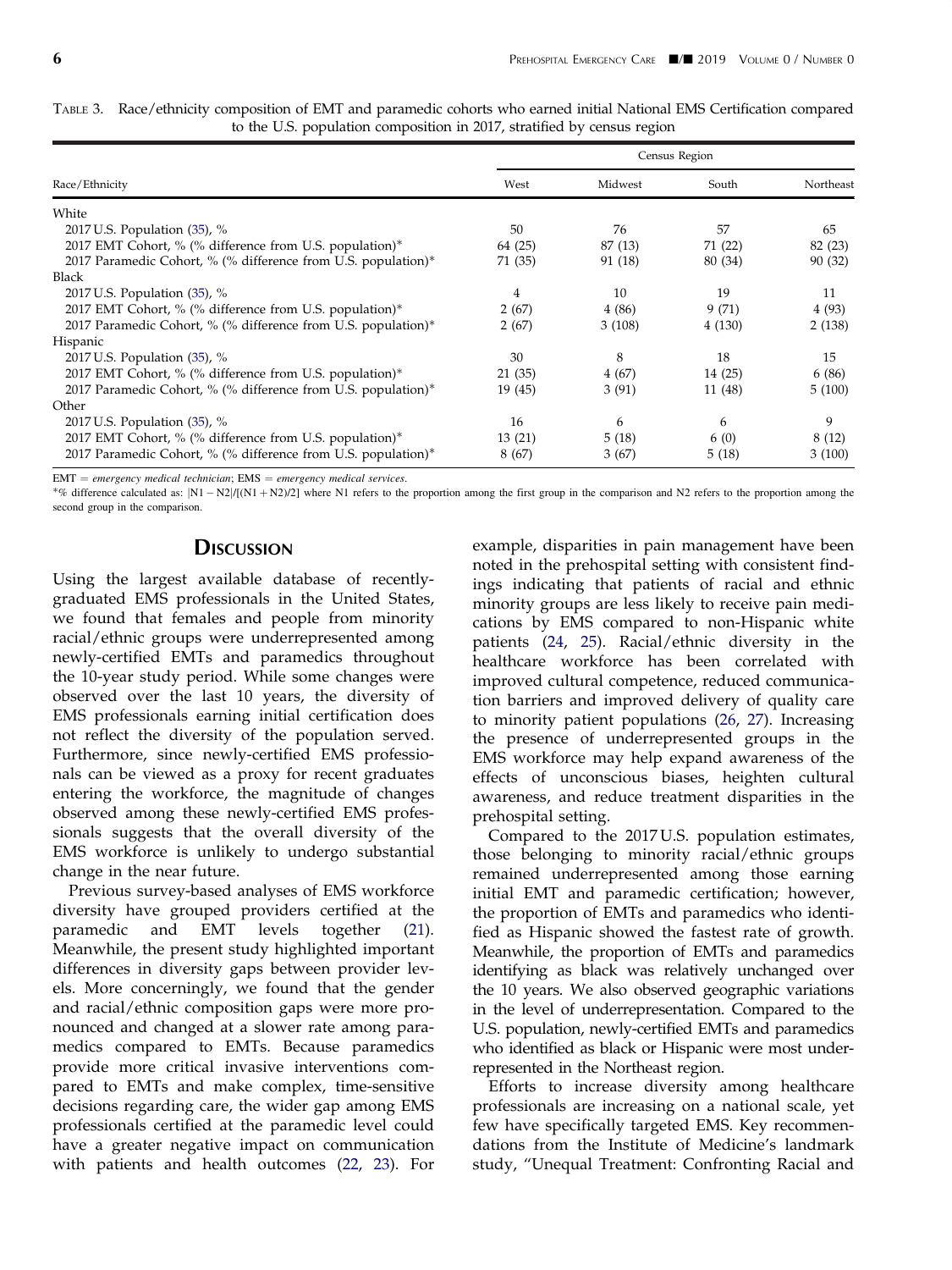<span id="page-7-0"></span>Ethnic Disparities in Health Care" include undertaking efforts to increase the proportion of underrepresented minority groups in the healthcare workforce and integrating greater cross-cultural education in healthcare training programs (1, [28](#page-8-0)). Medical schools have undergone largescale efforts to increase diversity, including the holistic review process, and have seen an increase in enrollment among students from underrepresented groups in medicine [\(29](#page-8-0), [30\)](#page-8-0). Other student pipeline and internship programs, like those supported by the Office of Minority Health and Health Equity at the Centers for Disease Control and Prevention, are being used to enhance recruitment of underrepresented groups in healthcare and public health ([31\)](#page-8-0). The findings of our study suggest that the impacts of these concerted efforts in other healthcare professions have not made their way to EMS. While local efforts to improve diversity among EMS professionals exist and have been successful, coordinated national efforts are needed ([32,](#page-8-0) [33\)](#page-8-0). Examples of direct and indirect practices that could lead to increased recruitment of a more diverse workforce of EMS professionals include partnerships with schools and community engagement activities that involve youth activities and classes [\(33](#page-8-0)).

Limitations to this study include the inability to evaluate providers who graduated from EMS programs and directly obtained a state license without earning National EMS Certification. Nevertheless, it is unlikely that a systematic difference would exist in the gender or racial/ethnic composition of graduates who obtain National EMS Certification versus those who do not, particularly when variation due to geographic Census region is taken into account as in the analysis of 2017 data in this study. We were also unable to discern EMS professionals who earned National EMS Certification and did not apply for a state license to practice or never obtained a job in EMS.

The potential for information bias exists as sex and race/ethnicity data were not available for all newly-certified EMTs and paramedics as completing this field was not mandatory in the application process for National EMS Certification. Previous research among the nationally-certified EMS population suggests that missing data may be more common among minority racial/ethnic groups, which may result in an overestimate of the observed diversity gaps in this study [\(34](#page-8-0)). The wording of the demographic item used in the profile section of the National EMS Certification application precludes the distinction between gender and sex. Candidates were asked to select their "sex" and only the options "male" and "female" were provided with no instructions regarding how an individual whose assigned sex at birth differs from his or her gender should respond. For the purposes of this study, responses to this item were used as a proxy for gender, though misclassification may have occurred. With regards to the groups used to describe race and ethnicity, 2 racial groups (white and black) and one ethnic group (Hispanic) were created. The remaining groups of EMS professionals who identified as other races or ethnicities or those who identified as multi-racial were too small to make reliable inferences and were not assessed in this study.

#### **CONCLUSIONS**

Diversity among EMS professionals is important for fomenting multicultural awareness, enhancing patient-provider communication, and improving equality in the delivery of care. However, substantial improvement in the diversity of the EMS workforce is unlikely to come in the near future. Females and racial/ethnic minority groups remained underrepresented among newly-certified cohorts of EMTs and paramedics compared to the U.S. population in 2017. The gaps in representation for females and providers belonging to minority racial/ethnic groups were more pronounced among paramedics compared to EMTs and geographic variation was noted. Collectively, these results suggest that improving diversity in the EMS workforce will require coordinated national recruitment efforts to encourage underrepresented groups to pursue careers in EMS.

#### ORCID

Rebecca E. Cash **b** http://orcid.org/0000-0002-0355-1014

#### References

- [1.](#page-1-0) Nelson A. Unequal treatment: confronting racial and ethnic disparities in health care. J Natl Med Assoc. 2002;94:666.
- [2.](#page-1-0) Marrast LM, Zallman L, Woolhandler S, Bor DH, McCormick D. Minority physicians' role in the care of underserved patients: diversifying the physician workforce may be key in addressing health disparities. JAMA Intern Med. 2014;174: 289–291. doi[:10.1001/jamainternmed.2013.12756.](https://doi.org/10.1001/jamainternmed.2013.12756)
- [3.](#page-1-0) Cohen JJ, Gabriel BA, Terrell C. The case for diversity in the health care workforce. Health Aff (Millwood). 2002;21: 90–102. doi[:10.1377/hlthaff.21.5.90](https://doi.org/10.1377/hlthaff.21.5.90).
- [4.](#page-2-0) Institute of Medicine Committee on Institutional Policy-Level Strategies for Increasing the Diversity of the U. S. Healthcare Workforce. In the Nation's compelling interest: ensuring diversity in the health-care workforce. Washington, DC: National Academies Press; 2004.